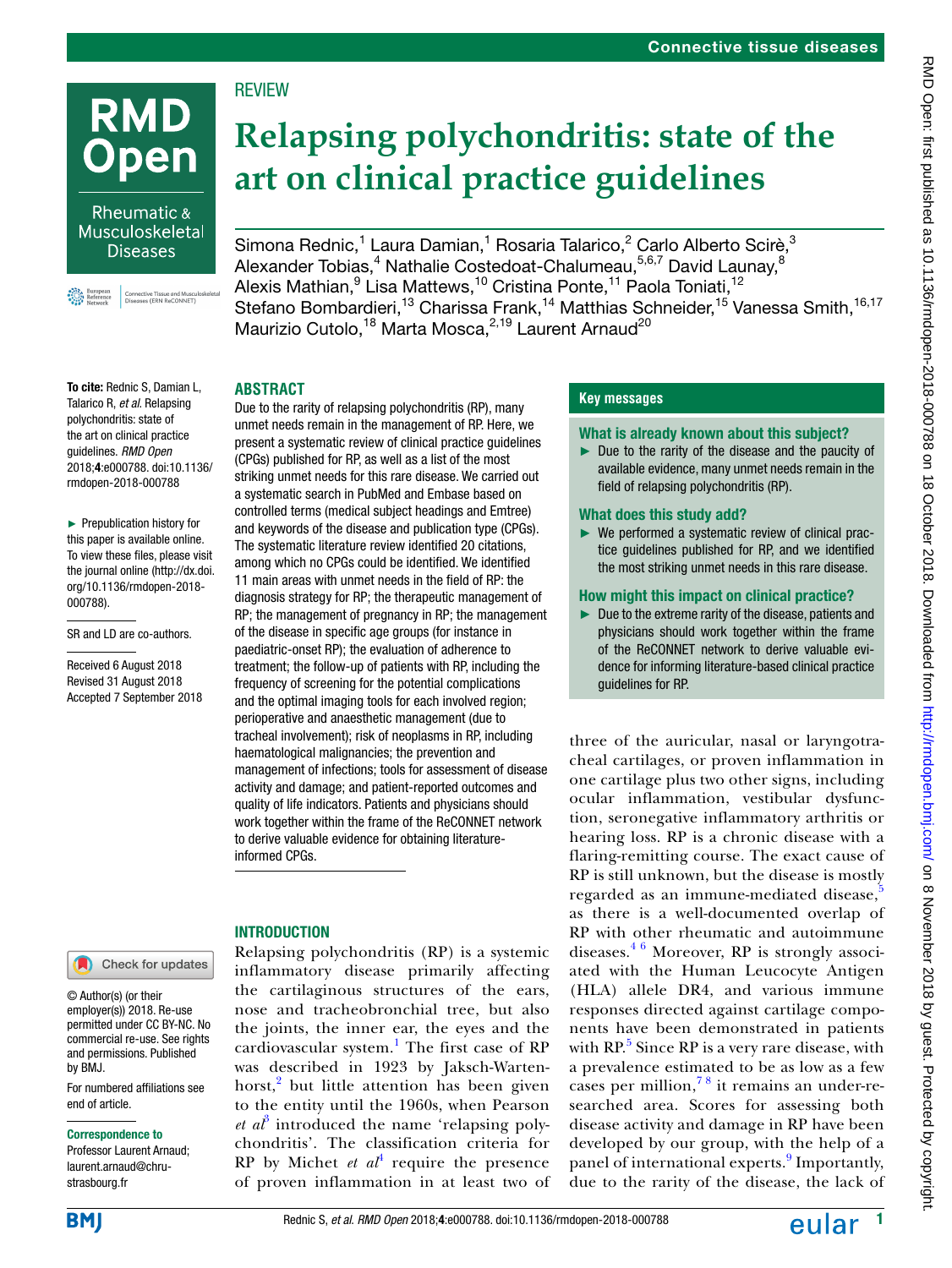

Figure 1 Flow chart showing the study selection process.

adequate networks of care for RP in most countries and the paucity of drug efficacy data, many unmet needs remain in the field of RP. Here we present a systematic review of clinical practice guidelines (CPGs) published for RP, as well as a list of the most striking unmet needs in this rare disease. The review has been carried out under the framework of the European Reference Network on Rare and Complex Connective Tissue and Musculoskeletal Diseases (ERN ReCONNET), gathering the experience of several European centres with experience in the diagnosis and follow-up of RP and involving patient representatives.

### **METHODS**

We carried out a systematic search in PubMed and Embase based on controlled terms (medical subject headings (MeSH) and Emtree) and keywords of the disease and publication type (CPGs). We reviewed all the published articles in order to identify existing CPGs on diagnosis, monitoring and treatment, according to the definition of the Institute of Medicine 2011 (CPGs are statements that include recommendations intended to optimise patient care that are informed by a systematic review of evidence and an assessment of the benefits and harms of alternative care options). The disease coordinator (DC) of the ERN ReCONNET for RP has assigned the work on CPGs to the healthcare providers involved. Moreover, in order to implement the list of guidelines provided by the Medline and Embase search, the group also performed a hand search. A first screening among papers included in the final list (systematic search + hand search) based on title and abstract selected evidence-based medicine guidelines. A general assessment of the CPGs has been performed following the Appraisal of Guidelines for Research &

<span id="page-1-0"></span>Evaluation II (AGREE II) tool checklist not for formal appraisal but only to inform discussion. A discussion group was set for the evaluation of the existing CPGs and to identify the unmet needs.

Here is the search strategy: *Medline (PubMed): ("polychondritis, relapsing" [MeSH Terms] OR ("polychondritis" [All Fields] AND "relapsing" [All Fields]) OR "relapsing polychondritis" [All Fields] OR ("relapsing" [All Fields] AND "polychondritis" [All Fields]) AND ("Practice Guideline" [Publication Type] OR "Practice Guidelines As Topic" [MeSH Terms] OR Practice Guideline [Publication Type] OR "Practice Guideline" [Text Word] OR "Practice Guidelines" [Text Word] OR "Guideline" [Publication Type] OR "Guidelines As Topic" [MeSH Terms] OR Guideline [Publication Type] OR "Guideline" [Text Word] OR "Guidelines" [Text Word] OR "Consensus Development Conference" [Publication Type] OR "Consensus Development Conferences As Topic" [MeSH Terms] OR "Consensus" [MeSH Terms] OR "Consensus" [Text Word] OR "Recommendation" [Text Word] OR "Recommendations" [Text Word] OR "Best Practice" [Text Word] OR "Best Practices" [Text Word]). Embase: ('relapsing polychondritis'/exp OR 'atrophic polychondritis' OR 'chronic atrophic polychondritis' OR 'chronic atropic polychondritis' OR 'chronic polychondritis, atrophic' OR 'polychondritis, relapsing' OR 'relapsing polychondritis') AND ('practice guideline'/exp OR 'practice guideline' OR 'practice guidelines'/exp OR 'practice guidelines' OR 'clinical practice guideline'/exp OR 'clinical practice guideline' OR 'clinical practice guidelines'/exp OR 'clinical practice guidelines' OR 'clinical practice guidelines as topic'/exp OR 'clinical practice guidelines as topic' OR 'guideline'/exp OR 'guideline' OR 'guidelines'/exp OR 'guidelines' OR 'guidelines as topic'/exp OR 'guidelines as topic' OR 'consensus development'/exp OR 'consensus development' OR 'consensus development conference'/exp OR 'consensus development conference' OR 'consensus development conferences'/*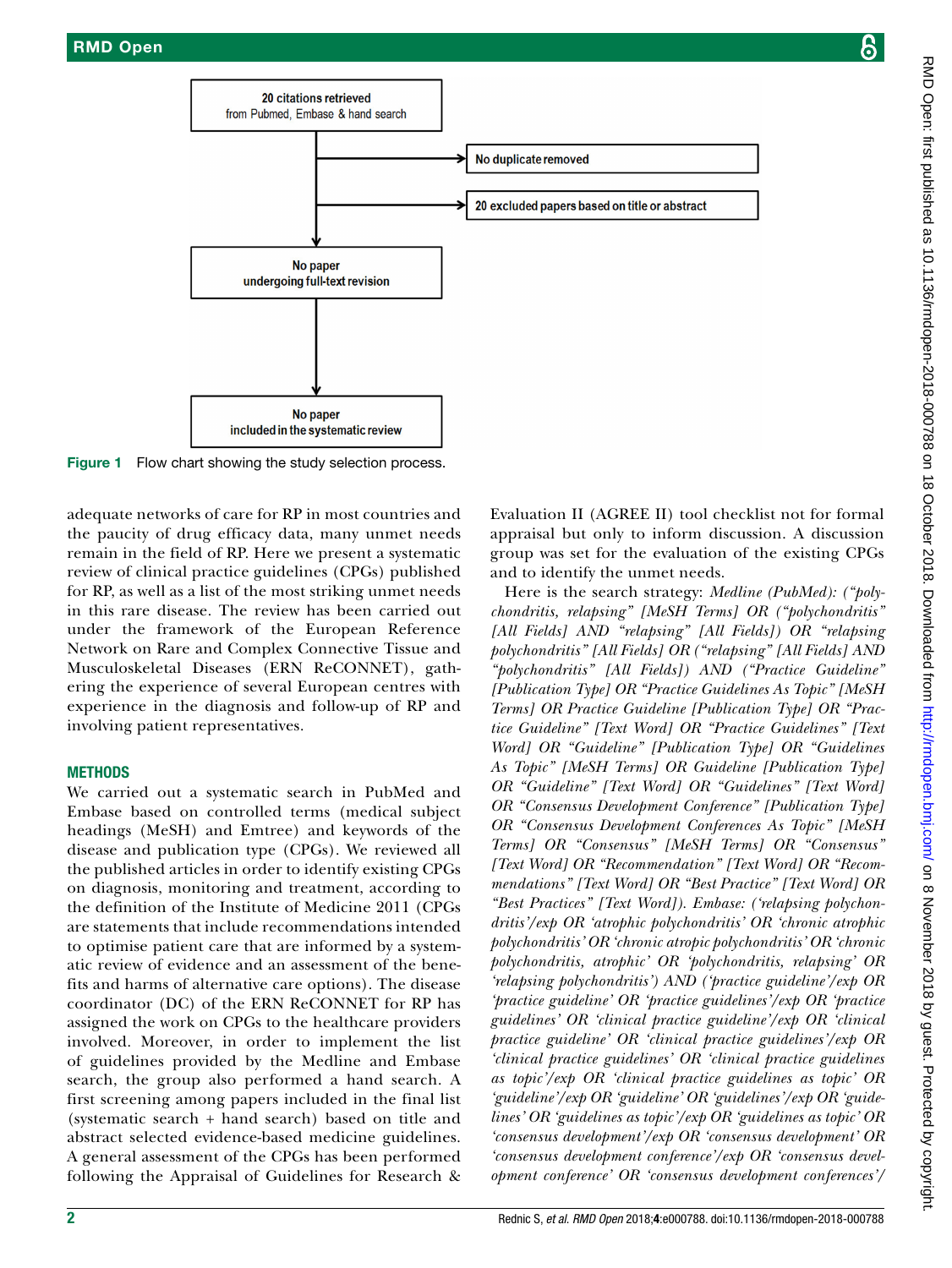## **Box 1** Unmeet needs in the field of relapsing polychondritis (RP)

<span id="page-2-0"></span>Major unmet needs in the field of RP.

- ► The diagnosis strategy for RP.
- ► The therapeutic management of RP.
- The management of pregnancy in RP.
- The management of the disease in specific age groups (for instance in paediatric-onset RP and its relationship with growth, or in the geriatric population).
- The evaluation and management of adherence to treatment.
- ► The follow-up of patients with RP, including the frequency of screening for the potential complications, mainly of respiratory, cardiac, aortic, ocular and joint involvement, and the optimal imaging tools for each involved region.
- ► Perioperative and anaesthetic management (due to tracheal involvement).
- ► Risk of neoplasms in RP, including haematological malignancies, and the need for screening for an occult neoplasm.
- The prevention and management of infections.
- Tools for assessment of disease activity and damage.
- Patient-reported outcomes and quality of life indicators.

*exp OR 'consensus development conferences' OR 'consensus development conferences as topic'/exp OR 'consensus development conferences as topic' OR 'consensus'/exp OR 'consensus' OR 'recommendation' OR 'recommendations') AND [embase]/ lim NOT [medline]/lim.*

#### **RESULTS**

#### State of the art on CPGs

The systematic literature review identified 20 citations, among which no CPGs could be identified [\(figure](#page-1-0) 1).

#### Unmet needs

#### Clinicians' unmet needs

Following extensive discussions between the DC and other members of the ReCONNET network, we identified 11 main areas with unmet needs in the field of RP [\(box](#page-2-0) 1). We also report detailed list of clinical manifestations that may be seen in RP ([table](#page-3-0) 1).

#### *The diagnostic strategy for RP*

The classical classification criteria for RP (such as those by Michet *et al,*[4](#page-6-3) McAdams or Damiani-Levine) have been empirically postulated. The disease is rare and difficult to recognise early, especially in the absence of typical cartilage involvement. The diagnostic delay is associated with the lack of ear, nose or joint involvement.<sup>10–13</sup> Early signs of RP in such cases may be intermittent arthritis or eye involvement such as episcleritis and scleritis, which may point a search for RP. However, even in the presence of external ear inflammation, an infection, local trauma, insect bite and chondrodermatitis nodularis helicis (Winkler's disease) are often suspected first.

The diagnosis of RP is mostly clinical, and may be informed by laboratory data, imaging techniques and occasionally cartilage biopsies. RP mimickers such as

### Connective tissue diseases

granulomatosis with polyangiitis (GPA), T-cell lymphoma, sarcoidosis and so on have to be differentiated from RP. Moreover, another immune-mediated disease, such as systemic lupus erythematosus, Sjogren's syndrome, vasculitis, antiphospholipid syndrome, rheumatoid arthritis, spondyloarthritis, inflammatory bowel disease, thyroiditis and others, is associated with RP in up to 30% of cases and should be searched for systematically. On diagnosis, a baseline assessment is necessary in order to evaluate disease activity, organ involvement and disease damage, and to identify potentially associated diseases. A typical baseline assessment may include otorhinolaryngology and ophthalmology examinations, cardiovascular screening for valvulopathies and aortic involvement, pulmonary assessment, renal function testing, testing for antineutrophil cytoplasmic autoantibodies (ANCAs) and possibly haematological assessment to rule out myelodysplastic syndrome  $(MDS)$ .<sup>14</sup> However, the frequency of these assessments is not standardised and may require further validation.

To date, there is a real need for validated diagnostic biomarkers in RP, as well as markers predictive of disease activity, specific organ involvement or prognosis. There is no characteristic laboratory analysis in RP. An inflammatory syndrome is present in more than 60% of patients, but is not constant during flares.<sup>[15](#page-7-3)</sup> Antinuclear antibodies with no particular specificity and ANCA, mostly atypical in immunofluorescence, with no proteinase 3 (PR3) or myeloperoxidase (MPO) specificity, have been reported in several series. $15$  The potential candidate biomarkers, the anticollagen type II antibodies and antimatrilin type I antibodies, are neither sensitive nor specific enough. $11416$ Moreover, cartilage biopsy is positive only in two-thirds of cases and does not show any specific change<sup>3 15 17</sup>; its added value is therefore limited.

Several potential disease activity markers such as anticollagen type II antibodies, antimatrilin-I antibodies, other autoantibodies targeting collagen structures (serum cartilage oligomeric matrix protein, urinary type II collagen neoepitope) or interferon-gamma, interleukin (IL)-12 and IL-2 and serum soluble triggering receptor expressed on myeloid cells 1 (sTREM-1) have been reported to parallel the flares.<sup>[5](#page-6-4)</sup> None of these have entered clinical practice.

Mortality in RP is more than double compared with the general population; the most frequent causes of death are respiratory, cardiac and haematological involve-ment.<sup>[12](#page-7-4)</sup> Three phenotypes with different presentations have been recently described in a cluster analysis of a cohort: a haematological form (in 10% of cases), a respiratory form (in 25%) and a mild one with good prognosis (about  $65\%$  of cases).<sup>15</sup> Some complications such as aortitis,<sup>18</sup> vasculitis<sup>[4](#page-6-3)</sup> or anaemia are pejorative prognosis factors.<sup>4</sup> In addition, the male gender is associated with worse prognosis and higher prevalence of uveitis, hearing loss, vestibular disorder, as well as greater necessity for methylprednisolone and cyclophosphamide pulses.<sup>[19](#page-7-6)</sup>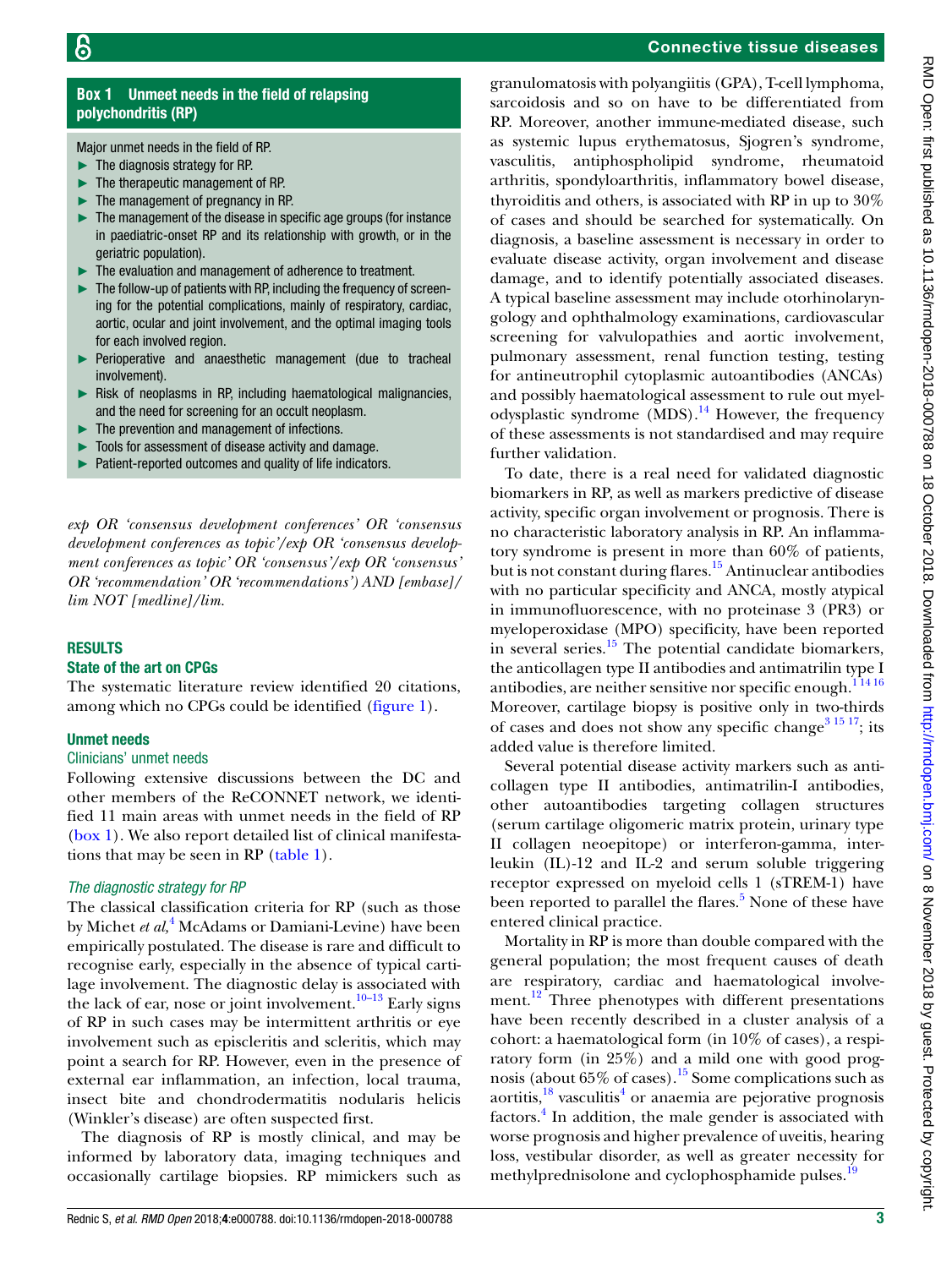<span id="page-3-0"></span>

| Main clinical features of RP and proposed management (expert opinion)<br><b>Table 1</b>                  |                                                                                                                                                                                               |  |  |
|----------------------------------------------------------------------------------------------------------|-----------------------------------------------------------------------------------------------------------------------------------------------------------------------------------------------|--|--|
| <b>Main clinical manifestations</b>                                                                      | Typical therapeutic management* (based on expert opinion)                                                                                                                                     |  |  |
| Nasal or auricular chondritis.<br>Peristernal chondritis.                                                | NSAIDs, GCs. In case of relapsing disease colchicine, dapsone, methotrexate or other<br>conventional immunosuppressive agents or biologics.                                                   |  |  |
| Tracheal chondritis.                                                                                     | GCs, methylprednisolone infusion, csDMARDs, conventional immunosuppressive<br>agents (eq. cyclophosphamide) or biologics.                                                                     |  |  |
| Articular manifestations.<br>Peripheral and/or axial involvement.                                        | NSAIDs, GCs, csDMARDs, conventional immunosuppressive agents (eg, methotrexate)<br>or biologics.                                                                                              |  |  |
| Cutaneous involvement.<br>Aphtosis.<br>Nodules.<br>Cutaneous vasculitis.                                 | GCs, colchicine, dapsone (especially in case of neutrophilic dermatitis), methotrexate.                                                                                                       |  |  |
| Cardiac involvement.<br>Valvular involvement.<br>Pericarditis.<br>Myocarditis.<br>Aortitis.              | GCs, csDMARDs, conventional immunosuppressive agents (eg, methotrexate) or<br>biologics.                                                                                                      |  |  |
| Ocular involvement.<br>Episcleritis.<br>$\blacktriangleright$ Scleritis.                                 | Topical GCs, cycloplegic. All patients with ocular involvement should be referred to an<br>ophthalmologist. csDMARDs, conventional immunosuppressive agents or biologics<br>may be necessary. |  |  |
| Audiovestibular dysfunction.<br>Sensorineural deafness.<br>$\blacktriangleright$ Vestibular dysfunction. | GCs, methylprednisolone infusion, csDMARDs, conventional immunosuppressive<br>agents or biologics.                                                                                            |  |  |
| Neurological manifestations.<br>Sensorimotor neuropathy.<br>Encephalitis.                                | GCs, methylprednisolone infusion, csDMARDs, conventional immunosuppressive<br>agents (eg, cyclophosphamide) or biologics.                                                                     |  |  |
| Renal involvement.                                                                                       | In most cases, renal involvement suggests differential diagnoses such as ANCA-<br>associated vasculitis.                                                                                      |  |  |

\*The proposed therapeutic strategy should take into account disease severity and patient individual characteristics/contact one of the ReCONNET centre for RP when appropriate.

ANCA, antineutrophil cytoplasmic autoantibodies; GCs, glucocorticoids;NSAIDs, non-steroidal anti-inflammatory drugs;RP, relapsing polychondritis; csDMARDs, conventional synthetic disease-modifying antirheumatic drugs.

### *The therapeutic management of RP*

The treatment in RP is mostly based on case reports and case series. The therapy is selected according to the clinical picture and its severity, and depends on the type of organ involvement. Minor nasal or auricular chondritis may respond to non-steroidal anti-inflammatory drugs, glucocorticoids, $\frac{11}{11}$  colchicine or dapsone. Conventional disease-modifying antirheumatic drugs (cDMARDs) are employed as glucorticoid-sparing agents or in cases of more severe disease: methotrexate, azathioprine, ciclosporin, leflunomide, mycophenolate mofetil, cyclophosphamide and so on, sometimes in a ladder-step increment.<sup>11</sup> No clinical trials have been published on biologics in RP.<sup>11 20</sup> In a recent French series, <sup>21</sup> the biologic agents used to treat RP included tumour necrosis factor inhibitors (among which adalimumab was shown to have the best remanence), tocilizumab, anakinra, rituximab and abatacept.

Strikingly, only 2/3 of patients responded to treatment at 6 months, with a complete response observed in 19% of cases.

The management of eye involvement is critical, because necrotising scleritis is commonly associated with significant morbidity and may lead to ocular perforation. Patients should be referred to an ophthalmologist as early start of local and systemic therapy may avoid further complications. While minor cases such as episcleritis may be managed using topical treatments, the most severe cases usually prompt aggressive systemic treatment such as glucocorticoid and cyclophosphamide infusions. Cases of necrotising scleritis treated with biologics (infliximab or adalimumab) have also been reported.<sup>10 11</sup> The use of cyanoacrylate glue repairment has been reported for peripheral corneal perforations.<sup>[22](#page-7-9)</sup>

The management of respiratory airway involvement depends on its presentation and severity. About 25% of cases will develop a laryngotracheal stricture.<sup>[23](#page-7-10)</sup> Early signs of tracheobronchomalacia should be searched for. Tracheal narrowing can be addressed by tracheostomy, tracheal dilation, stenting and reconstructive surgery.<sup>11</sup> However, it is not clear whether these procedures do not aggravate RP, as they may result in distal airway inflammation.<sup>14</sup> Due to the risk of tracheal perforation, pulmonary fibroscopy should generally be strongly discouraged in RP. When absolutely needed, the procedure should be performed only by very skilled pneumologists, with the backup of an intensive care unit. Nasal reconstructive surgery has controversial results; bone grafts are mostly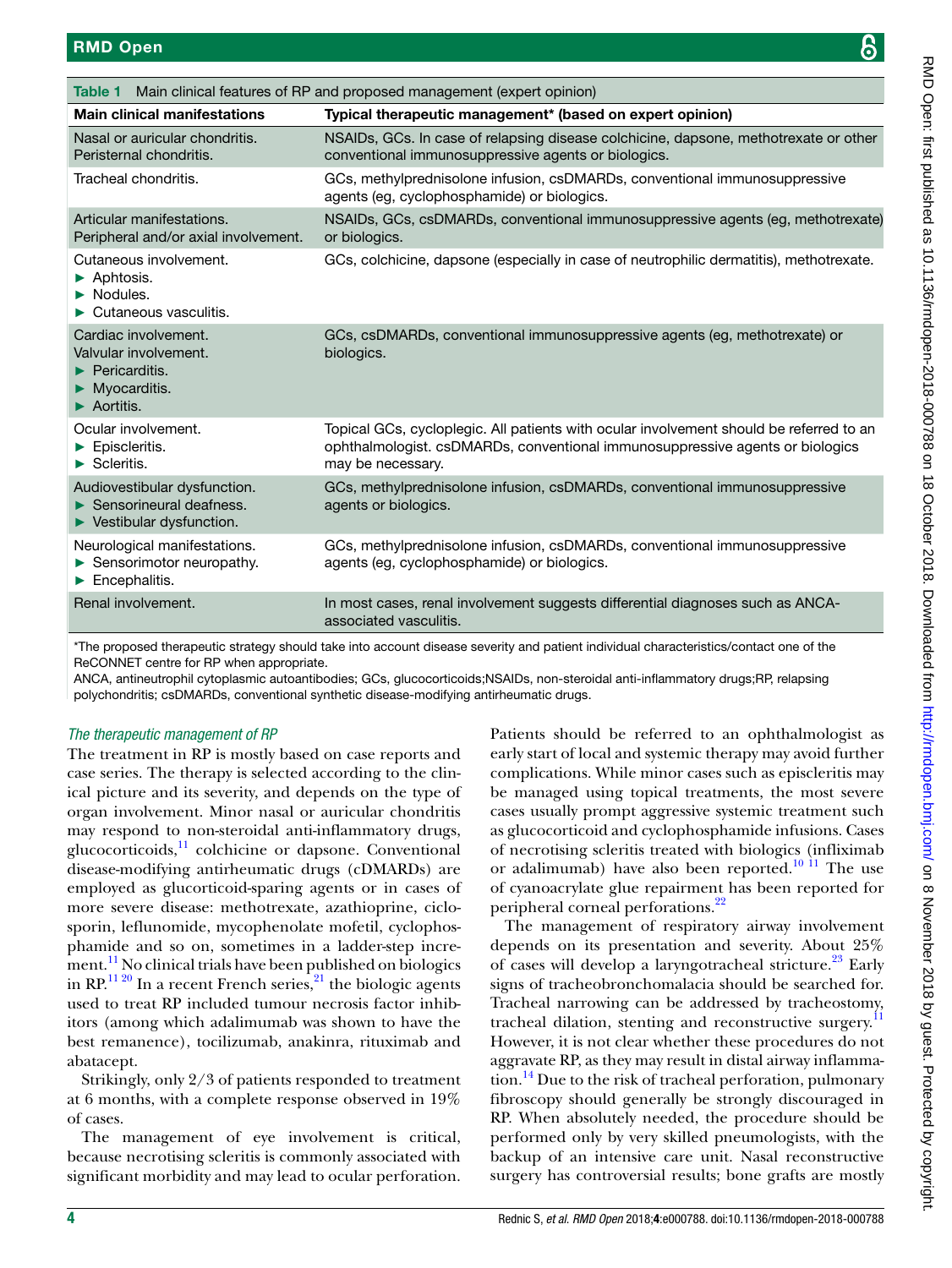preferred (skull or iliac bone) since common cartilage may become inflamed after trauma; however L-shaped costal cartilage has been employed successfully in disease remission under immunosuppressants.[14 24](#page-7-2)

The management of arthritis is also non-codified. In most cases, the episodes of arthritis are self-limited and non-erosive and its occurrence does not parallel other disease features. The costochondral, sternoclavicular and manubriosternal joints, as well as the peripheral large and small joints, may be involved, sometimes in an asymmetric manner.<sup>25</sup> cDMARDs, sometimes in combination with biologic therapy, may be required.

In a recent large study, aortic involvement, consisting of aneurysms or ectasia, mainly of the thoracic and abdominal aorta, occurred in 6.4% of cases, after a median follow-up of 2 years. $18$  An older study showed that a close vascular follow-up is needed in RP and that reintervention may be necessary in some cases. $^{26}$  In a recent series, up to 22% of patients had a cardiac valvulopathy, usually not severe.[15](#page-7-3) Periodic echocardiography may detect the progression of a valvulopathy despite the apparent quies-cence of RP.<sup>[27](#page-7-13)</sup>

The existence of a renal involvement is a controversial issue in RP, because in most cases the correct diagnosis is not RP but GPA or microscopic polyangiitis.<sup>15</sup>

The skin involvement is non-specific, including neutrophilic dermatosis, cutaneous vasculitis, nodules, aphthae, superficial venous thrombosis and so on. Chronic skin lesions are more frequent in patients with late-onset RP and are associated with MDS. $^{28\,29}$ 

#### *The management of pregnancy in RP*

The management of pregnancy in RP relies on scarce data. In a case series of 25 pregnancies in 11 women, 1 elective medical termination was performed due to cyclophosphamide therapy; flares occurred in 7 of the remaining 24 cases, while the disease was considered stable in 16 cases and asymptomatic in  $1<sup>30</sup>$  RP onset during pregnancy, at about 20 weeks of gestation, has also been published. No evidence of neonatal RP was observed in neonates, but the risk of fetal loss was increased. $\frac{30}{20}$  $\frac{30}{20}$  $\frac{30}{20}$ 

#### *RP in specific age groups*

A systematic review of paediatric-onset RP identified the most common presenting features to be joint pain, ocular inflammation and chondritis.<sup>31</sup> Paediatric RP shares many features with adult RP; however, children frequently have a familial history of autoimmunity and usually do not have associated autoimmune diseases. The outcome may be fatal, mostly due to cardiac complications; hence, the screening for complications is mandatory. Growth does not seem to be impaired by cartilage involvement,<sup>[31](#page-7-16)</sup> although there are exceptions with regard to the epiphysia plate involvement and destructive arthritis.<sup>32</sup> Increased MRI bone marrow signal of unclear significance has been reported in two children. $33$  In very young children, the monogenic autoinflammatory disease chronic atypical neutrophilic dermatosis with lipodystrophy and elevated

temperature (CANDLE) proteasome-associated autoinflammatory syndrome (PRAAS) (CANDLE (PRAAS)) due to proteasome mutations (PSMB8) may evolve with polychondritis features (auricular chondritis, nodular episcleritis and keratitis, along with widespread inflammation and lipodystrophy).<sup>34</sup>

In the elderly, the presence of chondritis may point to an associated vasculitis or to an MDS, more frequent in this age group. Previous age-related cardiac and respiratory involvement may affect the prognosis in the presence of silent valvular or respiratory disease due to RP.<sup>15</sup>

# *The evaluation and management of adherence to treatment*

There are no data referring to the adherence to therapy and its evaluation in patients with  $\mathbb{RP}^{19}$ . This issue needs to be addressed, mostly in patients with a refractory disease that fails to respond to conventional therapy.

#### *The follow-up and the optimal imaging tool*

Follow-up of patients with RP includes screening for potential complications, mainly of respiratory, cardiac, aortic, ocular and joint involvement, as well as a proactive assessment of complications (at least respiratory, cardiac, ocular and otorhinolaryngological). The optimal frequency of the assessment is not known. However, in a recent study, aortic complications were detected at ≈2 years from diagnosis.<sup>18</sup> Arthritis and the ocular features may be inaugural or may appear anytime during the disease. For respiratory involvement, a thorax CT scan<sup>[35](#page-7-20)</sup> may reveal oedematous tracheobronchial wall thickening with or without mural calcifications, deformity of cartilaginous structures, and narrowing of the trachea and bronchi. A typical feature is that the posterior part of the trachea (membranous trachea) is usually spared in case of early tracheal involvement, which is suggestive of RP. Dynamic examinations may reveal air structures collapse. $^{13}$  CT scan of the neck may reveal thickening, calcification or destructive lesions of the larynx cartilages (such as cricoid or thyroid cartilage). $36$  Thoraco-abdominal CT scan identifies the aortic involvement.<sup>[18](#page-7-5)</sup> Also not fully validated, several reports suggest that 18F-fluorodeoxyglucose Positron Emission Tomography (18F-FDG PET/CT) could be interesting for therapeutic response monitoring as the uptake may diminish or disappear after therapy. $37$  For articular involvement, Tc-99m bone scintigraphy may reveal active sites of inflammation.[38](#page-7-24) Cerebral MRI may be useful if central nervous system involvement is suspected.<sup>39</sup> Otorhinolaryngoscopic examination reveals conductive and sensorineural hearing loss in about 40% of cases, sometimes along with nasal ulcerations, septal perforations, saddle nose deformity, arytenoid swelling and vocal cords deformities.<sup>13</sup> Pulmonary spirometry, including inspiratory volumes, may help assess the tracheal involvement. Ophthalmoscopic examination may reveal any type of structure involvement (conjunctivitis, episcleritis, keratitis, uveitis, retinopathy, glaucoma, dacryocystitis and so on), the most dreaded being necrotising scleritis or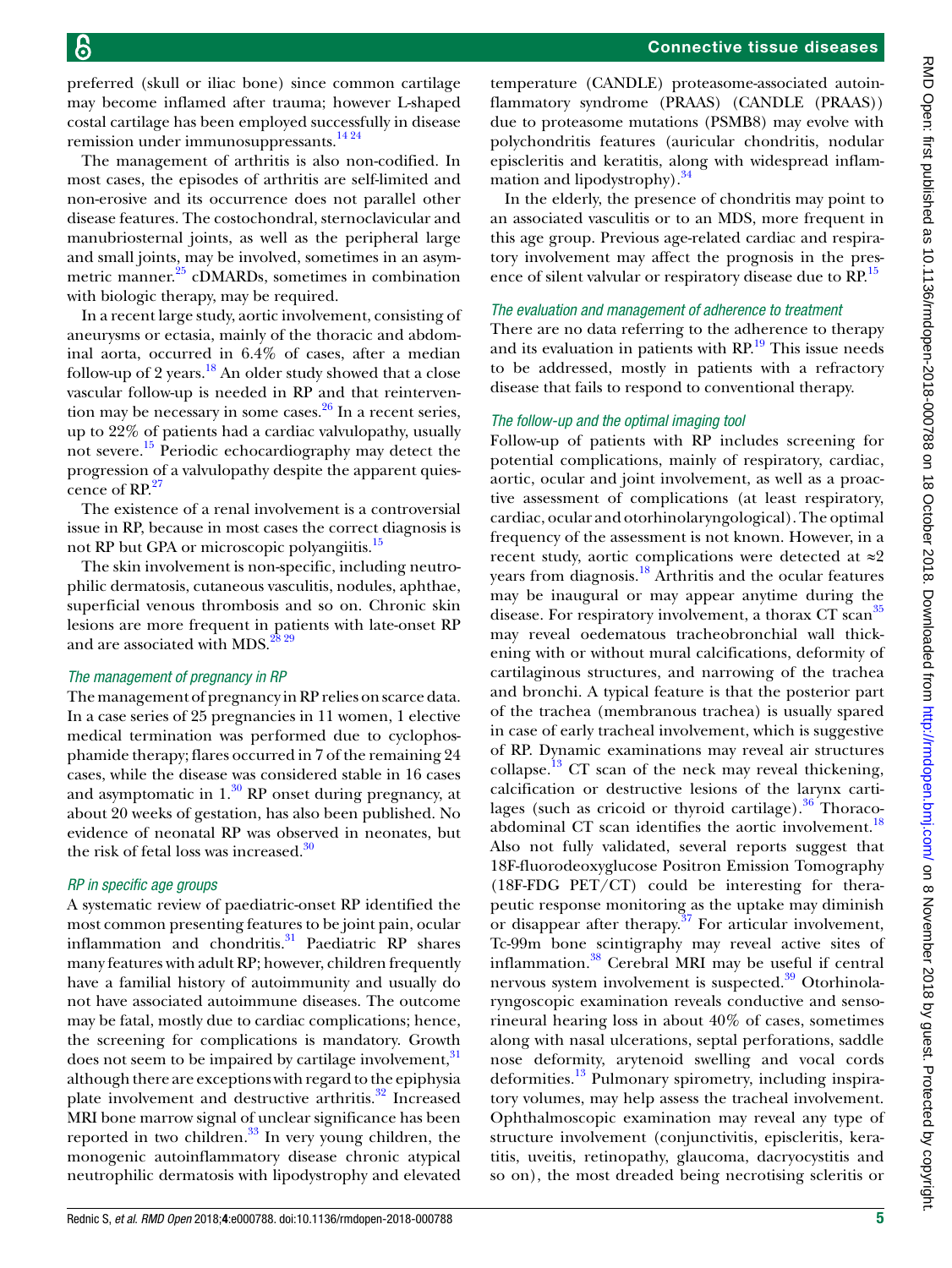peripheral ulcerative keratitis, which may rapidly lead to eve loss.<sup>[1](#page-6-0)</sup>

### *Perioperative and anaesthetic management*

In case of surgery, the anaesthesiologist should be informed of the risk of airway damage during intubation,<sup>40</sup> tracheal stenosis or tracheobronchomalacia, strictures and scars in the cricoarytenoid area, or dynamic airway obstruction. $40$  Anaesthesia may be converted to epidural analgesia whenever possible. A careful preoperative assessment should be planned and the anaesthesiologist may need to prepare various sizes of tracheal tubes and other airway manipulation devices.<sup>[41](#page-7-27)</sup>

### *The risk of neoplasms*

Haematological malignancies, mainly MDS, but also lymphoma including mucosa-associated lymphoid tissue, myeloproliferative neoplasms, multiple myeloma and others, and more rarely solid cancers (lung, breast, colon, urothelial carcinoma, sarcoma), have been described in 11%–13% of cases, mainly in male patients with lateonset RP (>60 years) and in those with cutaneous involve-ment, mostly neutrophilic dermatosis.<sup>[15 28 42](#page-7-3)</sup> The reasons for this association are still occult. There are no guidelines regarding the type and frequency of screening for occult neoplasia in RP.<sup>43</sup> Exophthalmos in patients with RP should prompt the search for lymphoma or IgG4-associated disease.<sup>4</sup>

### *The prevention and management of infections*

Infections are responsible for the significant morbidity (up to  $35\%$ ) in the respiratory phenotype patients.<sup>[15](#page-7-3)</sup> Secretion clearance is impaired in patients with airway involvement. In addition, the risk of infections is higher in patients with an underlying MDS or diabetes. Steroids and biologic therapy administration may be complicated by systemic infections in such patients (45). There are no guidelines regarding infection prophylaxis and therapy in patients with RP, but it is reasonable to believe that the general recommendations used in immunocompromised patients should apply in patients with RP with immunosuppressive treatments.

### *Tools for assessment of disease activity and damage*

As RP is a remitting-relapsing disease, disease activity has to be recorded during follow-up. The Relapsing Polychondritis Disease Activity Index (RPDAI) has been designed to assess RP in a standardised manner, taking into account the disease manifestations over a 28-day period. The RPDAI consists of 27 items with individual weights, ranging from 1 to 24, and reaches a maximum theoretical score of 265.<sup>9</sup> More important, as there are no biologic disease activity markers in use, the RPDAI is a useful instrument to assess disease activity in multiple systems, as well as to assess therapeutic response, even in patients with no current inflammatory syndrome ([table](#page-5-0) 2). A damage index has been recently developed (Arnaud 2018, in press) to assess the disease-induced irreversible changes, with the aim to standardise the assessment and to facilitate studies in this rare disease.

<span id="page-5-0"></span>Table 2 The Relapsing Polychondritis Disease Activity Index (RPDAI), adapted from Arnaud *et al*[9](#page-7-0)

| <b>Points</b>  |                                                          | <b>Points</b> |                                                                                            |
|----------------|----------------------------------------------------------|---------------|--------------------------------------------------------------------------------------------|
|                | Constitutional symptoms                                  |               | Cutaneous<br>manifestations                                                                |
| 2              | Fever (>38°C/100.4°F)                                    | 3             | Purpura                                                                                    |
|                | Rheumatological<br>manifestations                        |               | Renal<br>manifestations                                                                    |
| 1              | <b>Arthritis</b>                                         | 4             | Haematuria                                                                                 |
|                | Chondritides                                             | 6             | Proteinuria                                                                                |
| 3              | Manubriosternal<br>chondritis                            | 17            | Renal failure                                                                              |
| $\overline{4}$ | Sternoclavicular<br>chondritis                           |               | Cardiovascular<br>manifestations                                                           |
| 4              | Costochondritis                                          | 9             | Pericarditis                                                                               |
| 9              | Auricular chondritis (can<br>be unilateral or bilateral) | 16            | Large-sized and/<br>or medium-<br>sized vessel<br>involvement                              |
| 9              | Nasal chondritis                                         | 17            | Myocarditis                                                                                |
|                | Ophthalmological<br>manifestations                       | 18            | Acute aortic or<br>mitral insufficiency                                                    |
| 5              | Episcleritis                                             |               | Neurological<br>manifestations                                                             |
| 9              | <b>Scleritis</b>                                         | 12            | Motor or<br>sensorimotor<br>neuropathy                                                     |
| 9              | <b>Uveitis</b>                                           | 22            | Encephalitis                                                                               |
| 11             | Corneal ulcer                                            |               | Respiratory<br>manifestations                                                              |
| 14             | <b>Retinal vasculitis</b>                                |               | Respiratory<br>chondritis (laryngeal<br>and/or tracheal<br>and/or bronchial<br>chondritis) |
|                | <b>Biological data</b>                                   | 14            | Without acute<br>respiratory failure                                                       |
| 3              | Raised C reactive<br>protein (>20 mg/L)                  | 24            | With acute<br>respiratory failure                                                          |
|                | <b>ENT</b> manifestations                                |               | Other (please<br>explain):                                                                 |
| 8              | Sensorineural deafness                                   |               |                                                                                            |
| 12             | Vestibular dysfunction                                   |               |                                                                                            |
|                |                                                          |               | <b>TOTAL RPDAI</b><br><b>SCORE</b>                                                         |

The scoring should only take into account manifestations attributable *to relapsing polychondritis and present* during the last 28 days. ENT, ear, nose and throat.

### *Patient-reported outcomes and quality of life indicators*

A recent study on more than 300 patients revealed that over 50% have visited the emergency room, had symptoms for more than 5 years and have consulted more than three physicians prior to diagnosis.<sup>13</sup> The diagnostic delay  $(>1)$ year) was attributed to coexisting fibromyalgia and to the lack of auricular and nasal chondritis and arthritis.<sup>13</sup> Some patients may need long-term glucocorticoids and therefore

၆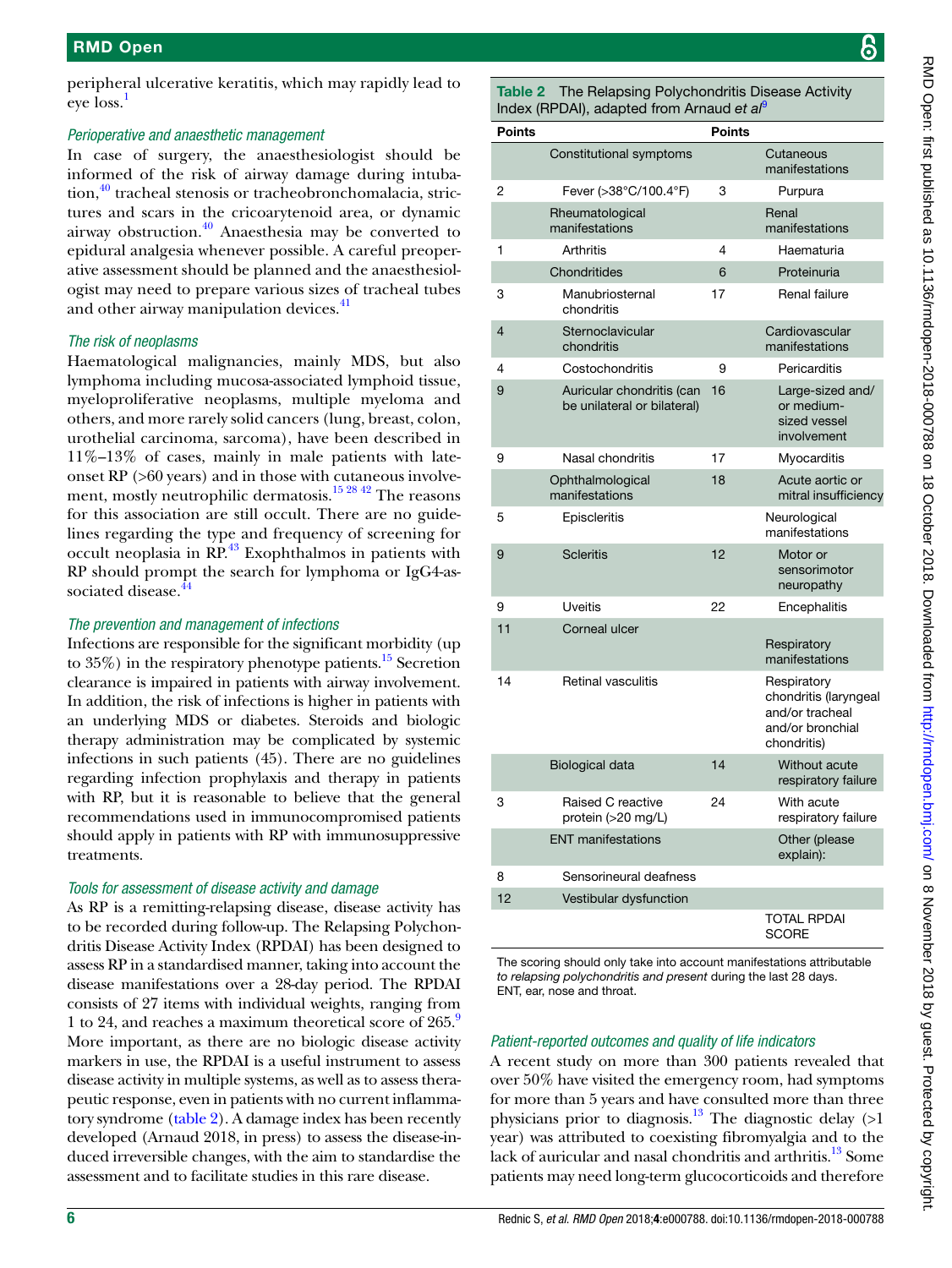develop complications associated with the therapy (arte-rial hypertension, diabetes mellitus and so on).<sup>[19](#page-7-6)</sup> Disease burden is high and includes disability (25%), hearing loss (34%) more prevalent in patients with joint involvement, and tracheomalacia (16%) in patients with respiratory involvement. From this perspective, relevant unmet needs are timely diagnosis, standards for therapy, and prevention of disease-related and therapy-related complications.<sup>[13](#page-7-21)</sup> No self-reporting instruments for patients with RP are available; there are no data regarding the quality of life indicators in patients with RP. Both the RPDAI and the Relapsing Polychondritis DAmage Index (RPDAM) have been derived using the Delphi method and/or patient case exercises, as well as using additional feedback from international experts. Those have not been validated prospectively and their detailed psychometric properties, including sensitivity to change and minimal clinically important difference, remain currently unknown.

#### Patients' unmet needs

Most patients are in need of a continuity of care and follow-up, in particular through a multidisciplinary team approach. When there is extensive RP damage, many different appointments are needed for different specialists who do not always communicate with each other or are aware of the disease. There is also a need for a better diagnostic approach, as well as a team that helps patients after the diagnosis with reasonable adjusted advice about employment and disability. It is mainly the care and therapeutic approach that is of most importance for patients. There is a lack of knowledge, not enough studies available, as well as no specialised clinical and research teams available for most patients. RP damage can have a big impact on the well-being of patients. The patients, caregivers and medical caregivers therefore need to be further educated to help in the assistance of patients with RP. The ERN ReCONNET could help play a major role in this matter.

### **CONCLUSION**

This systematic review shows that there are currently no CPGs available for RP. Given the limited data on the pathogenesis of the disease, the association of clinical and laboratory manifestations or imaging strategies, we were able to identify several major unmet needs. To the extreme rarity of the disease, patients and physicians should work together within the frame of the ReCONNET network to derive valuable evidence for the derivation of literature-informed CPGs.

#### Author affiliations

<sup>1</sup>Department of Rheumatology, Emergency County Teaching Hospital, Cluj-Napoca, Romania

<sup>2</sup>Rheumatology Unit, AOU Pisana, Pisa, Italy

<sup>3</sup>Department of Medical Sciences, Section of Rheumatology, University of Ferrara, Ferrara, Italy

4 Department of Rheumatology and Clinical Immunology, Charité University Hospital Berlin, Berlin, Germany

<sup>5</sup>Assistance Publique-Hôpitaux de Paris (AP-HP), Cochin Hospital, Internal Medicine Department, Referral Center for Rare Autoimmune and Systemic Diseases, Paris, France

<sup>7</sup>INSERM U 1153, Center for Epidemiology and Statistics Sorbonne Paris Cité (CRESS), Paris, France

<sup>8</sup>Département de Médecine Interne et Immunologie Clinique, Centre de Référence des Maladies Systémiques et Auto-Immunes Rares du Nord-Ouest (CERAINO), LIRIC, INSERM, Univ. Lille, CHU Lille, Lille, France

<sup>9</sup>Department of Internal Medicine, Hospital Pitié-Salpêtrière, Assistance Publique-Hôpitaux de Paris, Paris, France

 $^{10}$ Relapsing Polychondritis Awareness and Support, Worcester, UK

<sup>11</sup>Department of Rheumatology, Hospital de Santa Maria, Centro Hospitalar Lisboa Norte, Lisbon Academic Medical Centre, Lisbon, Portugal

<sup>12</sup>Rheumatology and Clinical Immunology Unit, Civil Hospital, Brescia, Italy <sup>13</sup>University of Pisa, Pisa, Italy

<sup>14</sup>Bindweefsel.be, Koersel, Belgium

<sup>15</sup>Department of Rheumatology, Universitätsklinikum Düsseldorf, Düsseldorf, Germany

<sup>16</sup>Department of Rheumatology, Ghent University Hospital, Ghent, Belgium

 $17$ Department of Internal Medicine, Ghent University, Ghent, Belgium <sup>18</sup>Research Laboratory and Academic Division of Clinical Rheumatology,

Department of Internal Medicine, IRCCS Polyclinic Hospital San Martino, University of Genoa, Genoa, Italy

<sup>19</sup>Rheumatology Unit, University of Pisa, Pisa, Italy

<sup>20</sup>Service de rhumatologie, Hôpitaux Universitaires de Strasbourg, Centre National de Référence des Maladies Systémiques et Auto-immunes Rares (RESO), INSERM-UMRS 1109, F-67000, Strasbourg, France

Contributors All the authors contributed to the manuscript.

Funding This publication was funded by the European Union's Health Programme (2014-2020).



Disclaimer ERN ReCONNET is one of the 24 European Reference Networks (ERNs) approved by the ERN Board of Member States. The ERNs are co-funded by the European Commission. The content of this publication represents the views of the authors only and it is their sole responsibility; it

cannot be considered to reflect the views of the European Commission and/or the Consumers, Health, Agriculture and Food Executive Agency (CHAFEA) or any other body of the European Union. The European Commission and the Agency do not accept any responsibility for use that may be made of the information it contains.

Competing interests None declared.

Patient consent Not required.

Provenance and peer review Commissioned; externally peer reviewed.

Data sharing statement Data can be accessed by contacting the main author, upon reasonable request.

Open access This is an Open access article distributed in accordance with the Creative Commons Attribution Non Commercial (CC BY-NC 4.0) license, which permits others to distribute, remix, adapt, build upon this work non-commercially, and license their derivative works on different terms, provided the original work is properly cited, appropriate credit is given, any changes made indicated, and the use is non-commercial. See: <http://creativecommons.org/licenses/by-nc/4.0/>.

#### **References**

- <span id="page-6-0"></span>1. Lahmer T, Treiber M, von Werder A, *et al*. Relapsing polychondritis: an autoimmune disease with many faces. *[Autoimmun Rev](http://dx.doi.org/10.1016/j.autrev.2010.02.016)* 2010;9:540–6.
- <span id="page-6-1"></span>2. Jaksch-Wartenhorst R. Polychondropathia. *Wien Arch F Inn Med* 1923;6:93–100.
- <span id="page-6-2"></span>3. Pearson CM, Kline HM, Newcomer VD. Relapsing polychondritis. *[N](http://dx.doi.org/10.1056/NEJM196007142630201)  [Engl J Med](http://dx.doi.org/10.1056/NEJM196007142630201)* 1960;263:51–8.
- <span id="page-6-3"></span>4. Michet CJ, McKenna CH, Luthra HS, *et al*. Relapsing polychondritis. Survival and predictive role of early disease manifestations. *[Ann](http://www.ncbi.nlm.nih.gov/pubmed/3484422)  [Intern Med](http://www.ncbi.nlm.nih.gov/pubmed/3484422)* 1986;104:74–8.
- <span id="page-6-4"></span>5. Arnaud L, Mathian A, Haroche J, *et al*. Pathogenesis of relapsing polychondritis: a 2013 update. *[Autoimmun Rev](http://dx.doi.org/10.1016/j.autrev.2013.07.005)* 2014;13:90–5.
- 6. Ludvigsson JF, van Vollenhoven R. Prevalence and comorbidity of relapsing polychondritis. *[Clin Epidemiol](http://dx.doi.org/10.2147/CLEP.S121272)* 2016;8:361–2.
- <span id="page-6-5"></span>7. Horváth A, Páll N, Molnár K, *et al*. A nationwide study of the epidemiology of relapsing polychondritis. *[Clin Epidemiol](http://dx.doi.org/10.2147/CLEP.S91439)* 2016;8:211–30.
- 8. Mathian A, Miyara M, Cohen-Aubart F, *et al*. Relapsing polychondritis: a 2016 update on clinical features, diagnostic tools,